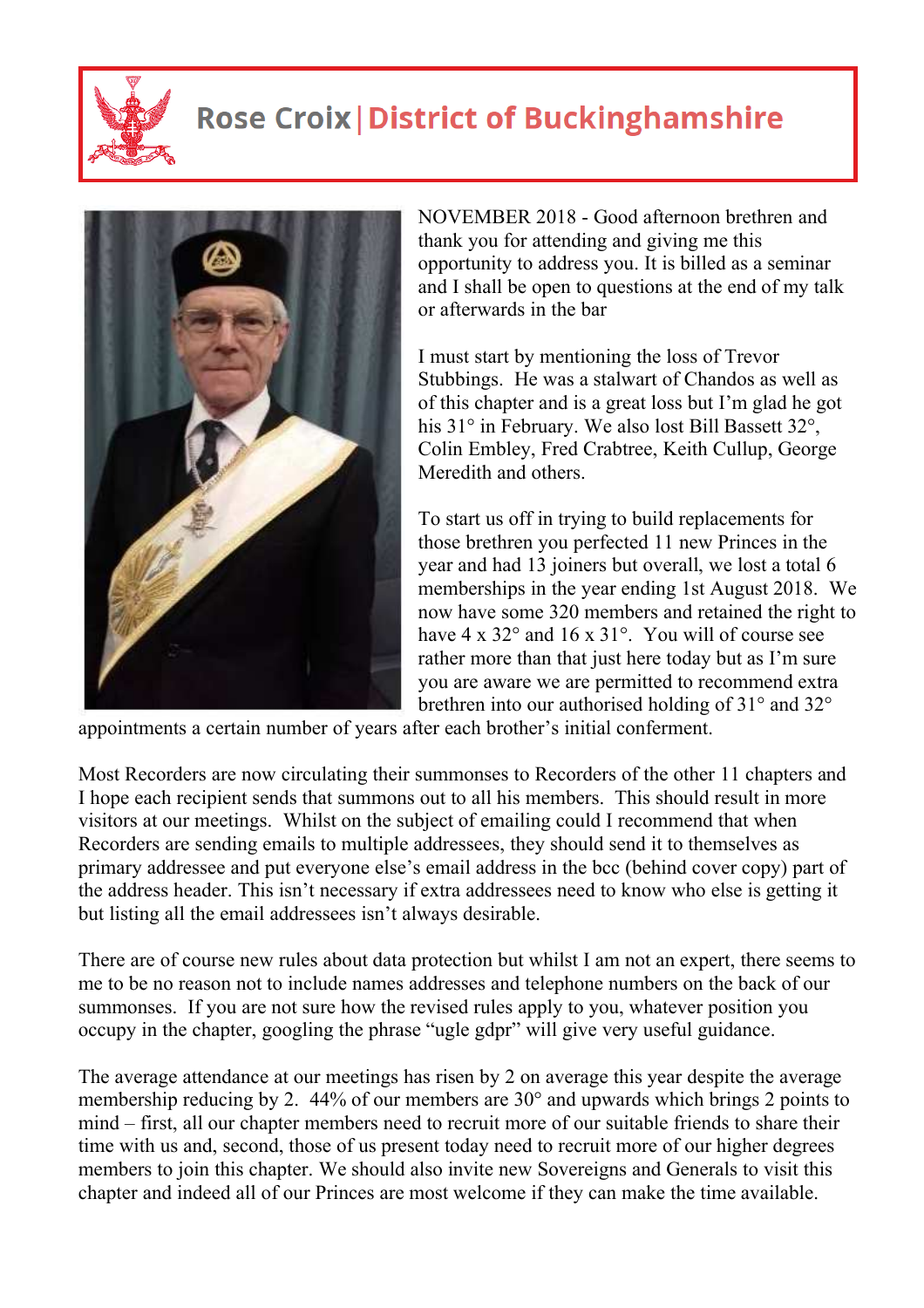Please support the Chapters of Instruction at Winslow on the second Monday of each month and at Beaconsfield on the second Tuesday of each month. Most of us here do not necessarily need it ourselves having done the work already but our attendance at rehearsals bumps up the numbers and is more likely to encourage Marshals and Raphaels to learn how to present the ceremonies properly. There is no doubt that standing up and talking in a rehearsal environment assists in the learning process and produces a much better ceremony for our candidates.

I have attended 40 Rose Croix meetings in the calendar year since last November including meetings on 1st, 3rd, 5th and 7th of this month. Robert de Turnham on Friday 9th will make for a busy time over the last 10 days but everyone has been enjoyable.

Nurture newer members – you may think that experienced freemasons don't need mentoring, but we should always dedicate time to newer members to help them understand the ceremony if necessary but also to keep them enthused and keen to progress.

Now to some Specifics of Ceremonies.

The Intermediate Degrees and the 2nd Point collar and signs can be conferred by Generals as well as Sovereigns and Past Sovereigns – indeed Generals should carry out this task at least once during their year in office – it reduces the amount of work which is required during a Sovereign's year.

I do not like to see the ritual for our ceremonies being read. There are undoubtedly some of our members whose age or infirmity makes learning new ritual extremely difficult but a large proportion of us persist in the effort and produce ceremonies which, while by no means wordperfect, are impressive for our candidates. If, despite what I have just said, some really do need the book, they must spend a reasonable amount of time reading it aloud to themselves beforehand so that the phrasing, cadence and meaning of the wonderful words comes across to the candidate.

About 95% of our members know not to cross their arms when forming the Living Circle at the beginning of the 3rd Point but there are still some who make that mistake. The solution is not for several people to shout out and disturb the silence which should attend our contemplation when filing in and around the room. If the error isn't fixed quickly by a neighbour simply (and silently) moving the perpetrator's hand to the correct place, then the DC should walk gently over and uncross the individual's arms and then return to his place. I think most DCs already remind the Princes just before they re-enter the lodge room for the 3rd Point about the desire for silence and that arms should be stretched out, not across, but mistakes will still occur. I would also recommend that if there are more than about 30 present then Princes should process around the room as pairs if space is available.

The Almoner is an important officer in the chapter, and it is nice to hear a fullish explanation of illnesses and absences or of course successes such as notable wedding anniversaries or grandchildren's achievements. However, I do not see the office of Almoner as responsible for collecting money – that would be the responsibility of a Charity Steward and we don't have such an officer in our chapters. I therefore think that Marshal and Raphael should circulate with the alms bags, preferably starting at the Sovereign and proceeding in opposite directions around the room. When they meet, they should advance towards the East with the bags and present the bags to the Almoner, who then turns and presents the bags to the Prelate who will turn and offer thanks to God. This procedure also saves the Almoner having to walk round and speeds up the collection.